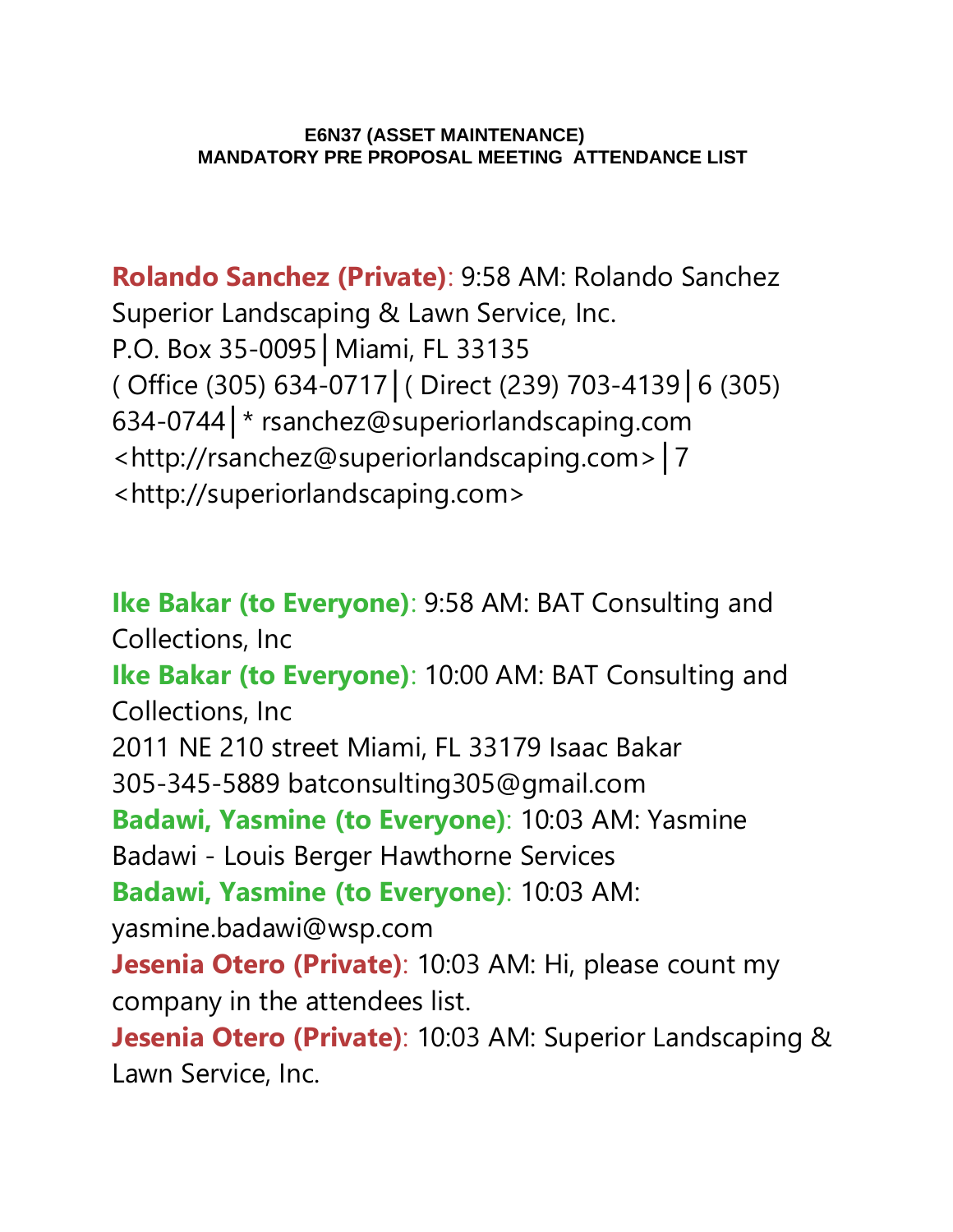## **Raphael Rosenwasser - US Sweeping, Inc. (to Everyone)**:

10:04 AM: Raphael Rosenwasser - US Sweeping, Inc. info@ussweepinginc.com

**Javier Rolon (to Everyone)**: 10:05 AM: Javier Rolon **Brent Marley (to Everyone)**: 10:05 AM: Condotte America, Inc.

**Michael Nash (to Everyone)**: 10:05 AM: Michael Nash **Rolando Sanchez (to Everyone)**: 10:05 AM: Rolando Sanchez

Superior Landscaping & Lawn Service, Inc.

P.O. Box 35-0095│Miami, FL 33135

( Office (305) 634-0717│( Direct (239) 703-4139│6 (305)

634-0744│\* rsanchez@superiorlandscaping.com

<http://rsanchez@superiorlandscaping.com>│7

<http://superiorlandscaping.com>

**Athena Levy (to Everyone)**: 10:05 AM: Athena Levy **Badawi, Yasmine (to Everyone)**: 10:05 AM: Yasmine Badawi, Louis Berger Hawthorne Services, yasmine.badawi@wsp.com (703) 622-2525 **Simon Castro - Jorgensen (to Everyone)**: 10:05 AM: Simon Castro - Jorgensen Contract Services simon\_castro@royjorgensen.com 954.914.0074 **Raphael Rosenwasser - US Sweeping, Inc. (to Everyone)**: 10:05 AM: Raphael Rosenwasser - US Sweeping, Inc. info@ussweepinginc.com 3053455891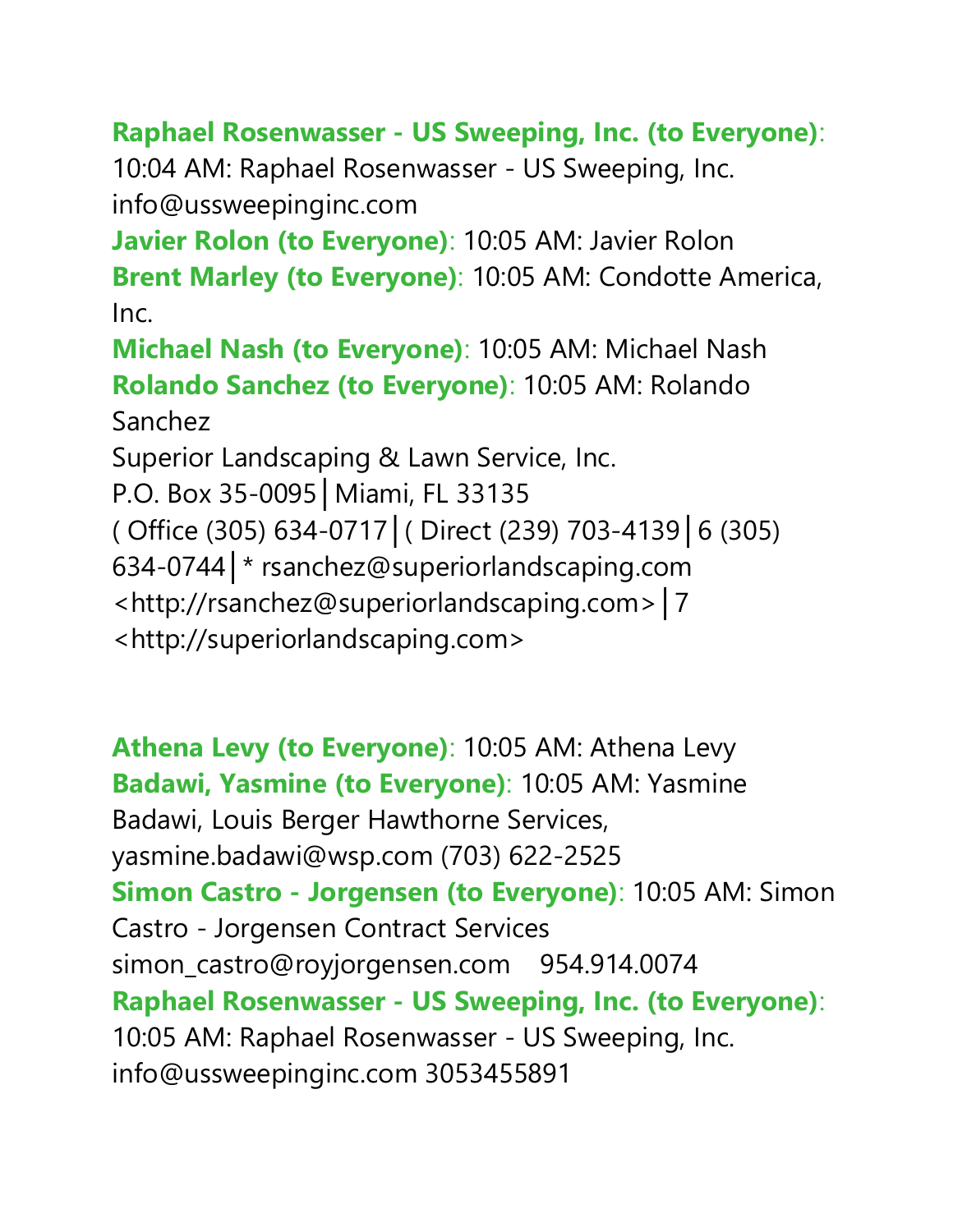**Scott Houston (to Everyone)**: 10:06 AM: Scott Houston, DBI Services, shouston@dbiservices.com, 813.943.6950 **Javier Rolon (to Everyone)**: 10:06 AM: Javier Rolon American Infrastructure Maintenance Management. javier.rolon@aimmusa.com,9545407516 **Brent Marley (to Everyone)**: 10:06 AM: Brent Marley bmarley@condotteamerica.com; 305-670-7585 ext 103 **Grecia Paez (to Everyone)**: 10:06 AM: DBi Services - Grecia Paez - Project Manager grecia.paez@dbiservices.com 305-496-6075 **Jesenia Otero (to Everyone)**: 10:06 AM: Superior Landscaping & Lawn Service, Inc. Jesenia Otero Ph: 305-634-0717 Email: JOtero@superiorlandscaping.com **Santiago Chiuz (to Everyone)**: 10:06 AM: Santiago Chiuz - Jorgensen Contract Services **Ernie Molina (to Everyone)**: 10:06 AM: Ernie Molina, VP **Athena Levy (to Everyone)**: 10:06 AM: Athena Levy, Strategy Manager - Jorgensen Contract Services, LLC. athena\_levy@royjorgensen.com, (214) 287-8527 **Jose E. Lopez (to Everyone)**: 10:07 AM: Jose E. Lopez - P&P Contracting, Inc. ppcontractinginc@yahoo.com jlopez@ppcontracting.us **Michelle Sheplan (to Everyone)**: 10:07 AM: Michelle Sheplan DBI Services, 407-335-9118, michelle.sheplan@dbiservices.com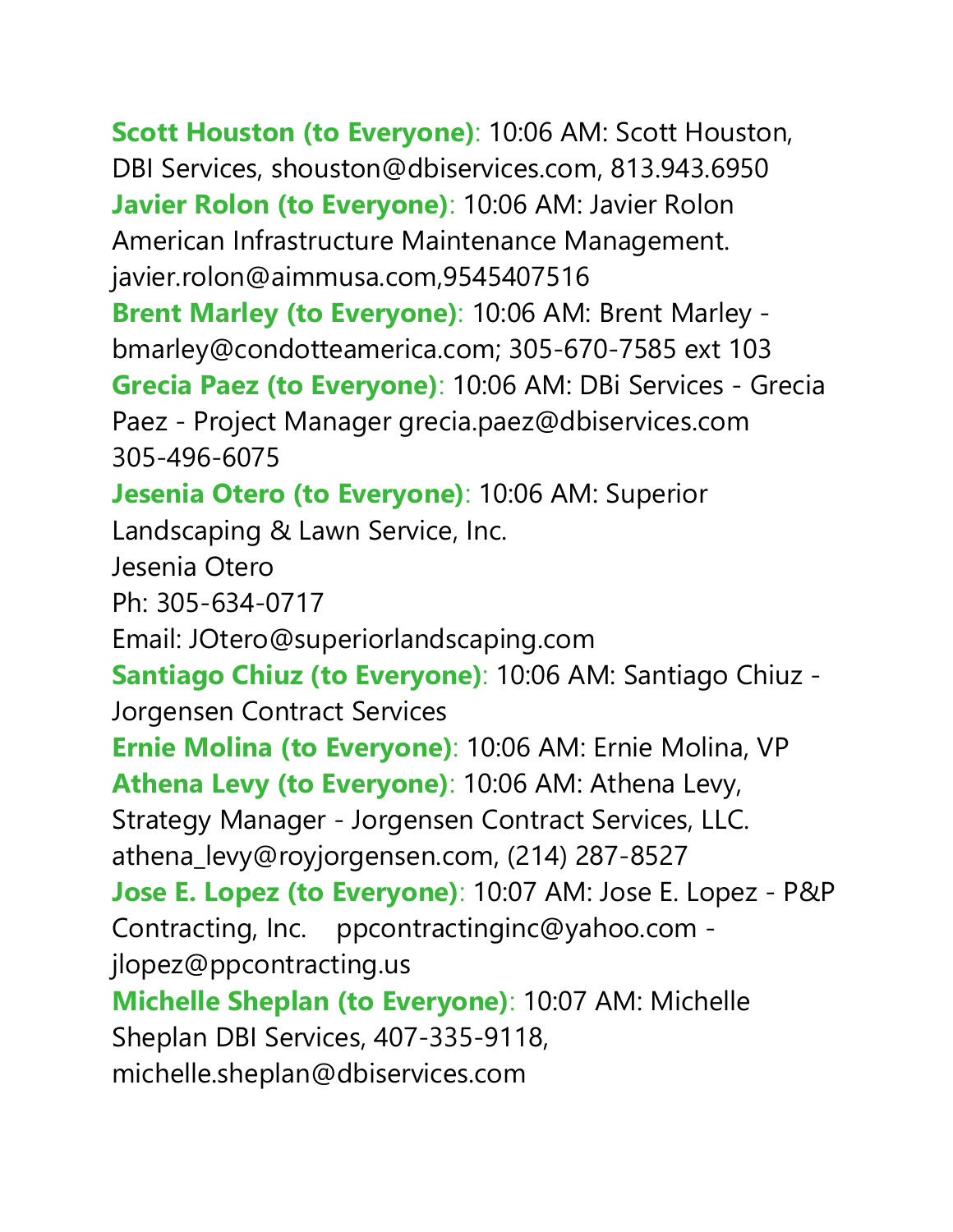**Santiago Chiuz (to Everyone)**: 10:07 AM: Santiago\_Chiuz@royjorgensen.com 954-414-7207 **Michael Nash (to Everyone)**: 10:07 AM: Michael Nash Condotte america, Inc. mnash@condotteamerica.com **Ernie Molina (to Everyone)**: 10:08 AM: Ernie Molina, VP; Jorgensen Contract Services; ernie\_molina@royjorgensen.com; (615)499-1460 **Mark Turvin (to Everyone)**: 10:08 AM: Mark Turvin, Technical Writer, DBi Services: mark.turvin@dbiservices.com; (503) 432-6889 **Michael Nash (to Everyone)**: 10:09 AM: Condotte America, Inc. (305) 670-7585 **Laura Porter (to Everyone)**: 10:09 AM: Daniel Porter **Laura Porter (to Everyone)**: 10:10 AM: Florida Drawbridges, Inc. (561) 248-2073 **Jose E. Lopez (to Everyone)**: 10:11 AM: P&P Contracting, Inc. - 786-259-7534 main contact: Jose Lopez.

**Ernie Molina (to Everyone)**: 10:11 AM: Jorgensen Contract Services: Main Contact for the Dade pursuit: Athena Levy, contact information presented above **Miguel Sosa (to Everyone)**: 10:13 AM: Miguel Sosa-Jorgensen Contract Services- 954.295.0125 **Hernan Garcia (FDI SErvices) (to Everyone)**: 10:14 AM: Hernan Garcia - FDI Servies 786-3385711 **Badawi, Yasmine (to Everyone)**: 10:19 AM: Chris Warren - Louis Berger Hawthorne Services - Chris.warren@wsp.com